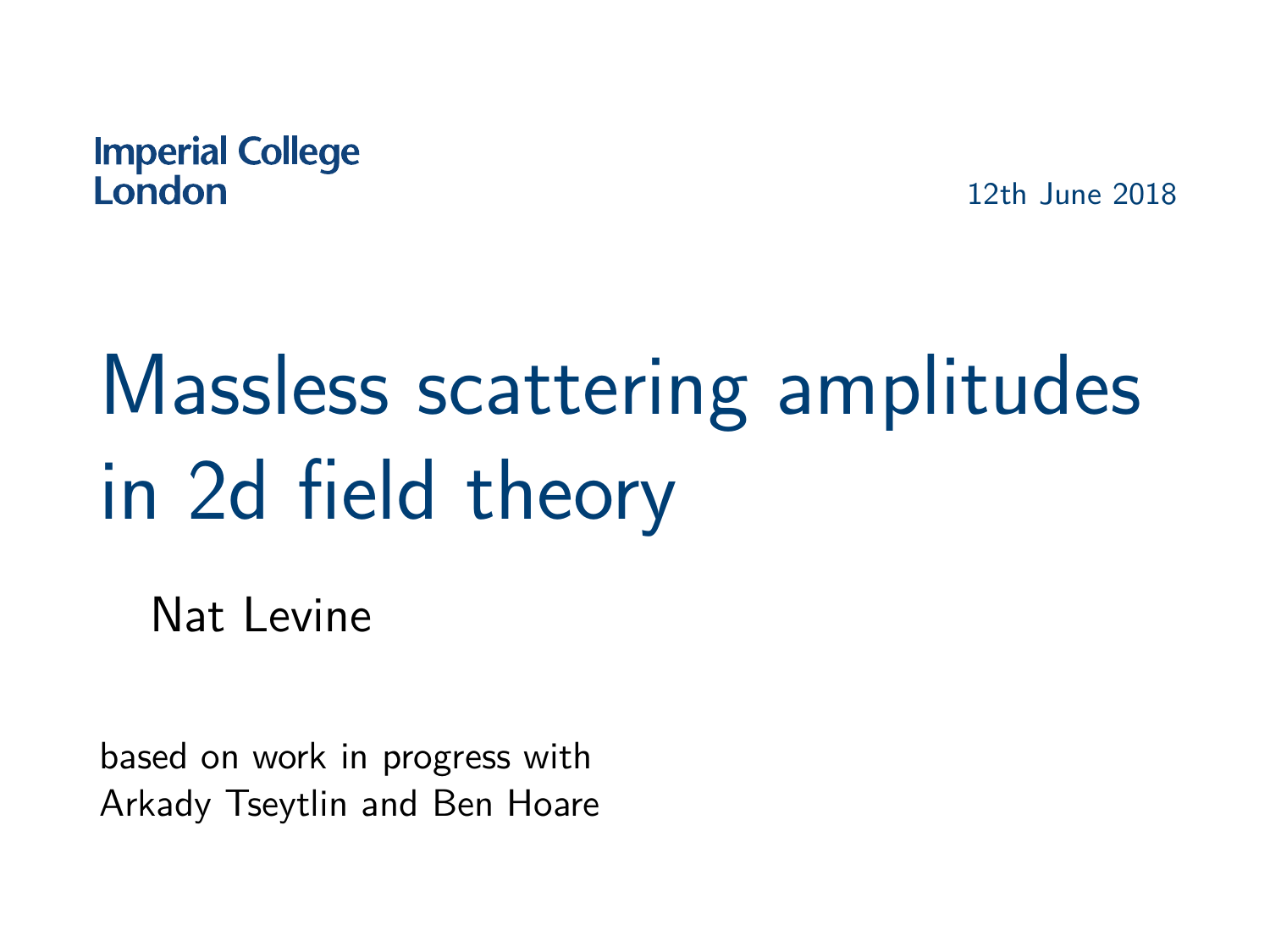### **Motivation**

• Want to... classify integrability of sigma models on  $(1+1)d$ Minkowski space

$$
\mathcal{L} = \partial_{\mu} X^{i} \partial_{\nu} X^{j} \eta^{\mu \nu} G_{ij}(X) + \partial_{\mu} X^{i} \partial_{\nu} X^{j} \epsilon^{\mu \nu} B_{ij}(X)
$$

- Integrability  $=$  Lax connection  $\implies$  solvable EOM
- Very difficult!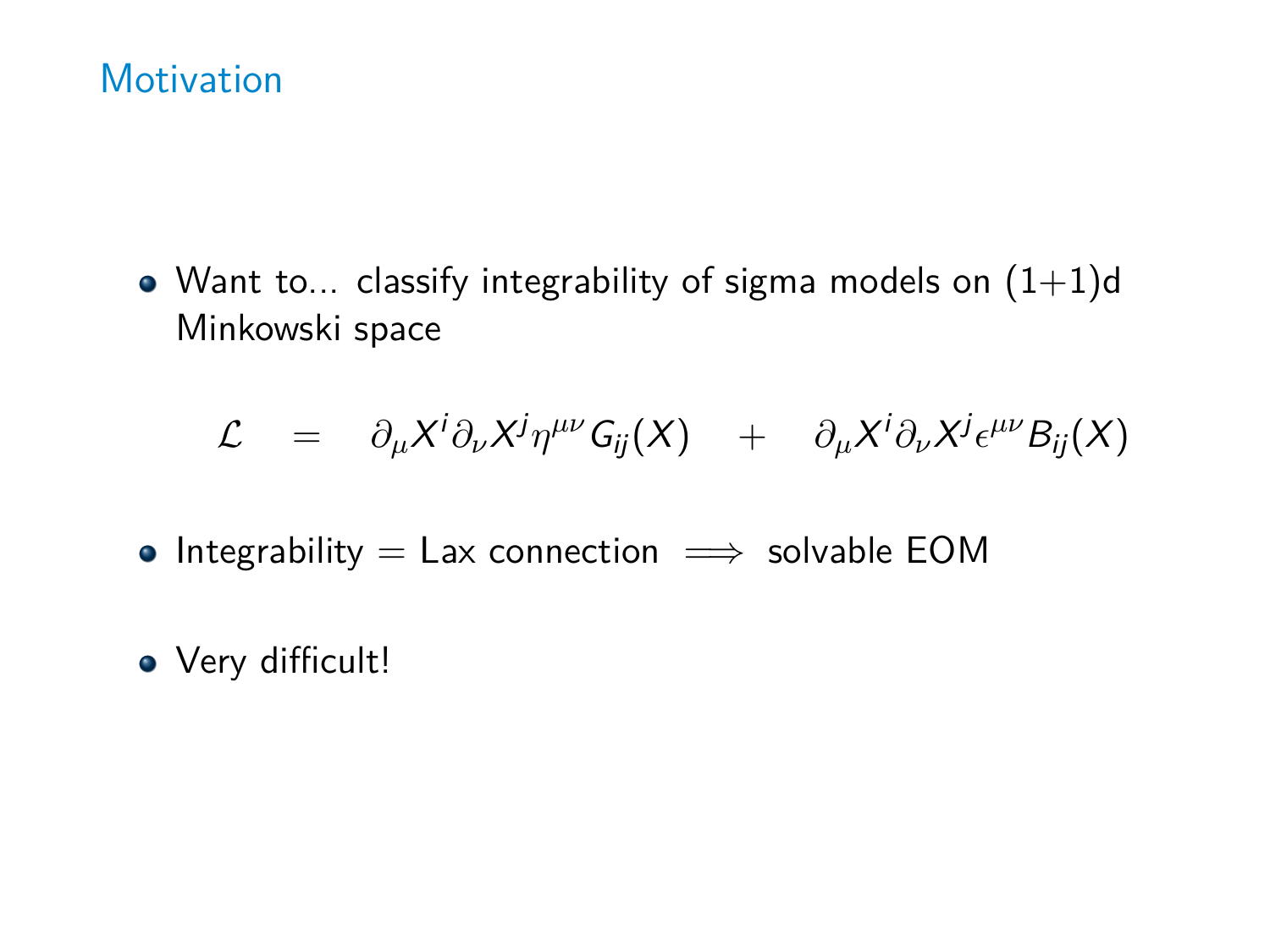## Factorized scattering

#### Theorem:

The S-matrix of a relativistic **massive** integrable model has:

- No particle production
- Factorized scattering **by Executive Contract Contract Contract Contract Contract Contract Contract Contract Contract Contract Contract Contract Contract Contract Contract Contract Contract Contract Contract Contract Cont**

- What about massless models?! S-matrix **not well defined**
- Want to design formal 'S-matrix-type' object that satisfies the theorem. (Tree-level only!)
- **B** Recent interest:

[Dubovsky, Flauger, Gorbenko, 12] [Cooper, Dubovsky, Gorbenko, Mohsen, Storace, 15] [Wulff, 18] [Gabai, Mazac, Shieber, Vieira, 18]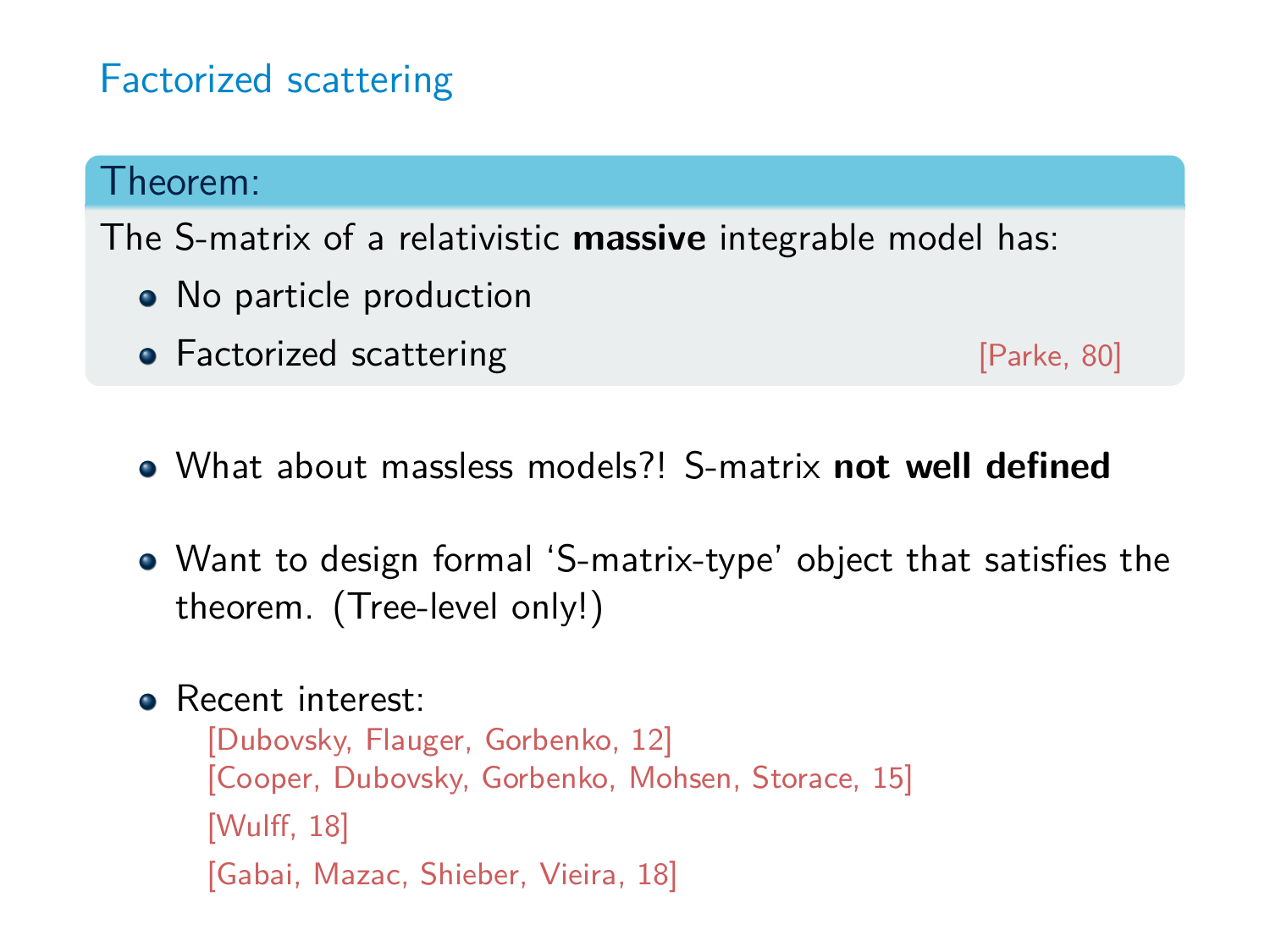## Integrable Examples:

## $S<sup>n</sup>$  sigma model

$$
\mathcal{L} = \frac{\partial y^i \partial y^i}{(1 + \frac{\lambda^2}{4} y^j y^j)^2} \qquad (i, j = 1, \ldots, n)
$$

Symmetric coset space:  $S^n = SO(n+1)/SO(n) \,\longrightarrow$  integrable

#### Nappi model

$$
\mathcal{L} = (\partial A)^2 + (\partial B)^2 + (\partial C)^2 + g \epsilon^{\mu\nu} A \partial_{\mu} B \partial_{\nu} C
$$

Classically equivalent to  $S^3 \cong SU(2)$  sigma model!

Lax connection constructed  $\longrightarrow$  integrable [Zakharov, Mikhailov, 78]

It was claimed to have particle production [Nappi, 80]

Goes against integrability intuition

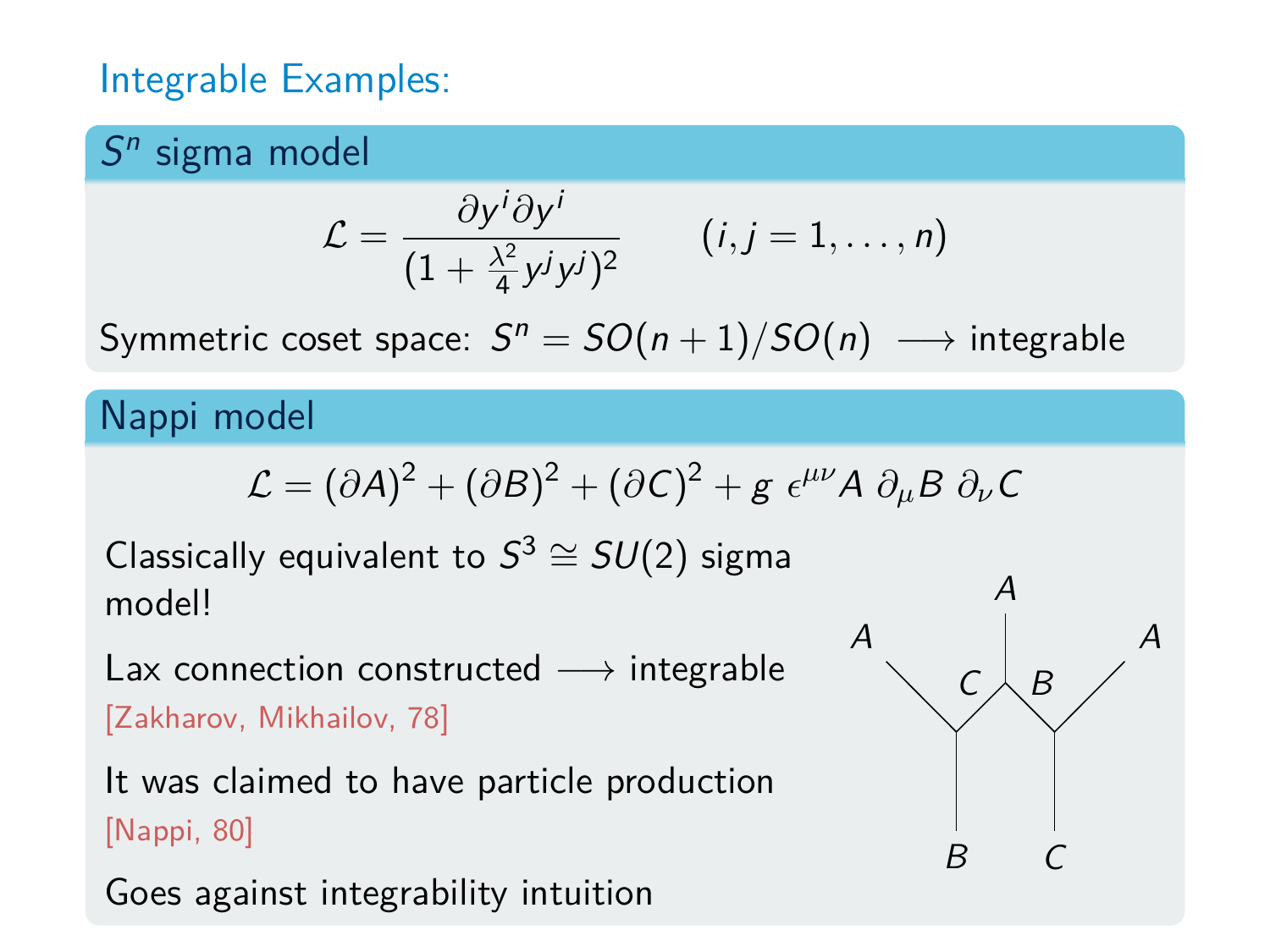## Prescription ideas

## Naive prescription

LSZ with:

- 1. external legs  $\rightarrow$  on-shell
- 2.  $i \epsilon \rightarrow 0$



### These limits do not commute!

#### 'Off-shell' prescription LSZ with swapped order of limits: 1.  $i\epsilon \rightarrow 0$ 2. external legs  $\rightarrow$  on-shell **Result:** Watch this space!